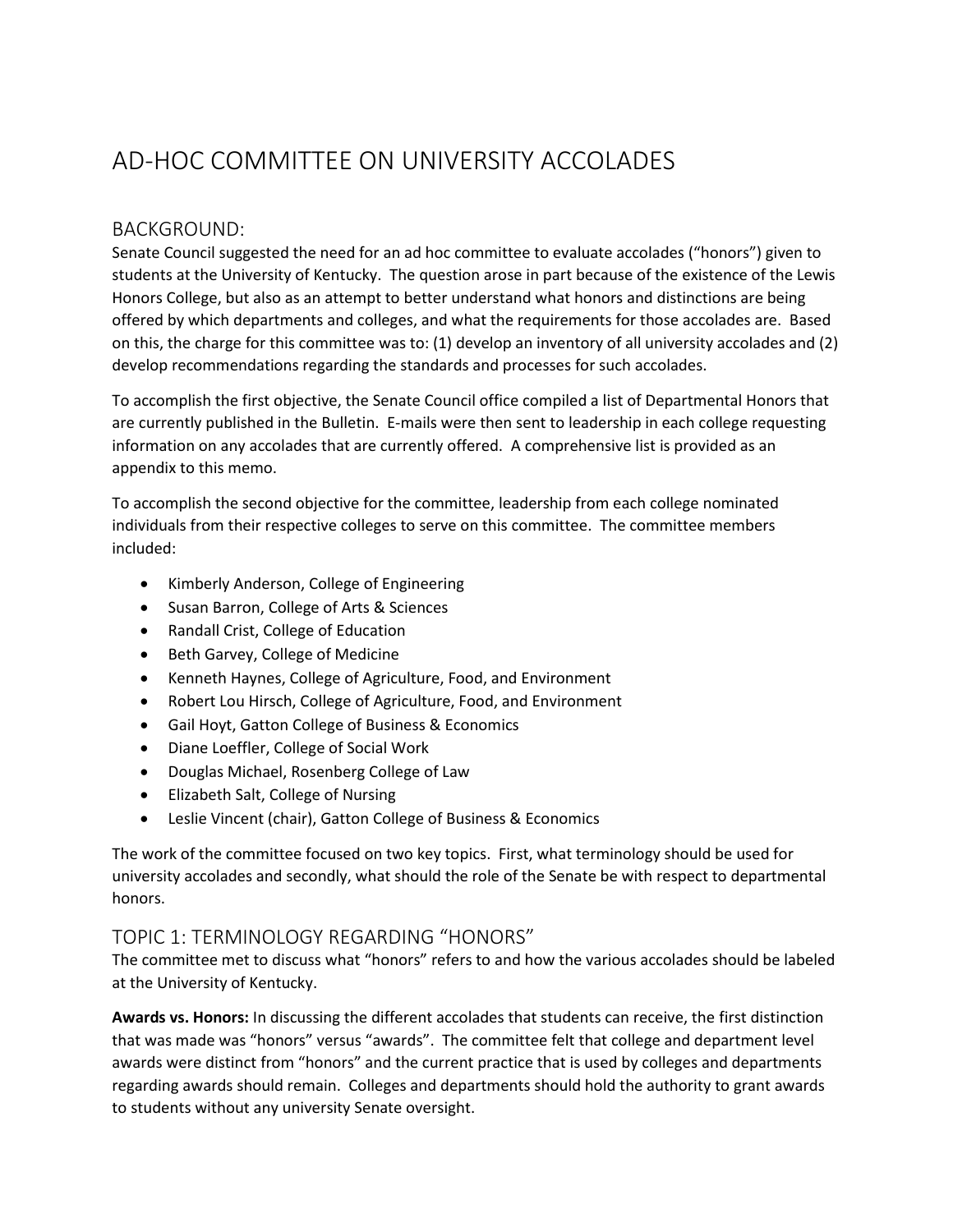**University Honors, Lewis Honors College, and Departmental Honors:** Currently, there are 3 different types of "honors" that students can earn that are reported on the final transcript from the university. These include:

- University Honors: use Latin wording and is based on student GPA
- Lewis Honors College: students that have completed the requirements of the Lewis Honors College
- Departmental Honors: students that have earned the honors as determined by the department in which they have earned their degree and/or minor

It is the consensus of the committee that the current structure used by the University to designate "honors" is sufficient and should remain. The tiered structure for university honors is already established. The different categories of honors should be referred to by their complete name: "University Honors", "Lewis Honors College", and "Departmental Honors" as opposed to just the word "honors". Using this more descriptive approach could reduce potential confusion as to the type of honor earned by the student.

It is our recommendation that the tiered break-down of honors at the University of Kentucky needs to be codified. Some ideas discussed included a legend for the transcript that indicated what each honor means and the criteria used to earn the accolade. Furthermore, this tiered system should be clarified on relevant websites to reduce any confusion regarding which honor the student has earned. Ideally there would be a page on the appropriate website that listed a roster of the departmental honors along with the criteria for earning that honor. Departments would need to update the bulletin and central listing as changes are made to the honors requirements.

## TOPIC 2: SENATE INVOLVEMENT/OVERSIGHT OF DEPARTMENTAL HONORS

The second topic focused on the role of the Senate in overseeing departmental honors. There is no coherent or succinct rule in Senate that describes what constitutes "honors". The committee discussed whether there should be standards (i.e., minimum GPA) that are developed and incorporated into the Senate regulations to be used by all departments and if so, what those standards should be. The committee also discussed if there should be a formal approval process for departmental honors.

It was the consensus of the committee that there did not need to be a formal Senate approval process or oversight for departmental honors. The committee did agree that there were varying standards in place for departmental honors and that a centralized roster listing all departmental honors and the requirements to earn those honors would provide clarity as to what the students are receiving. The committee felt that the standards used should remain under the purview of the departments as they have the most knowledge of the curriculum and appropriate standards.

It was also noted that not all departments offer honors to students and a comprehensive listing would be valuable so that it is clear which departments have and do not have honors.

Finally, the committee suggested the development of best practices for the establishment and maintenance of departmental honors. It is the recommendation of the committee that departments should: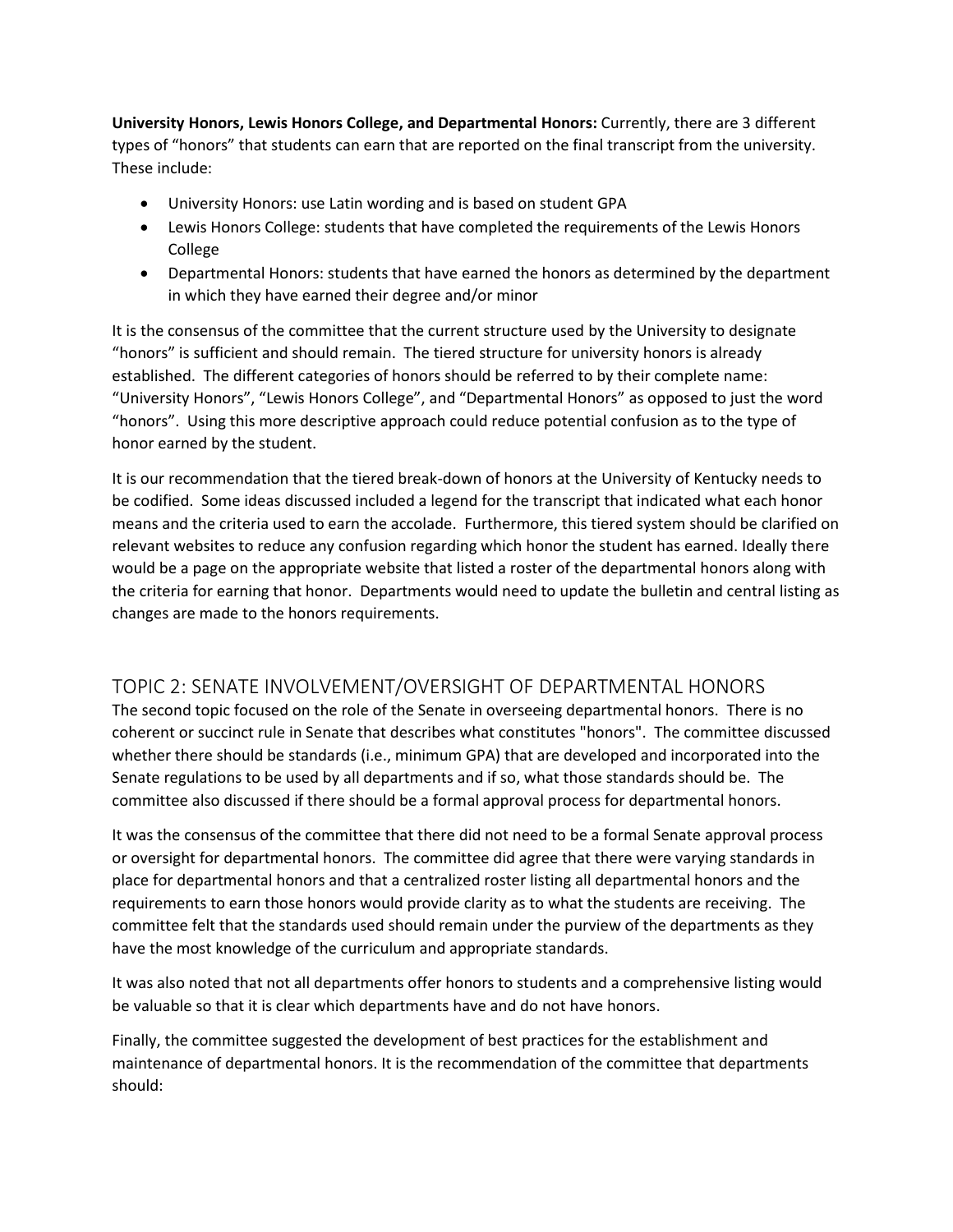- Have a clearly defined approval process that includes a faculty vote for the establishment of departmental honors,
- Revisit the standards for the honor every 5 years.
- Publish the standards for the honor in the bulletin and relevant websites.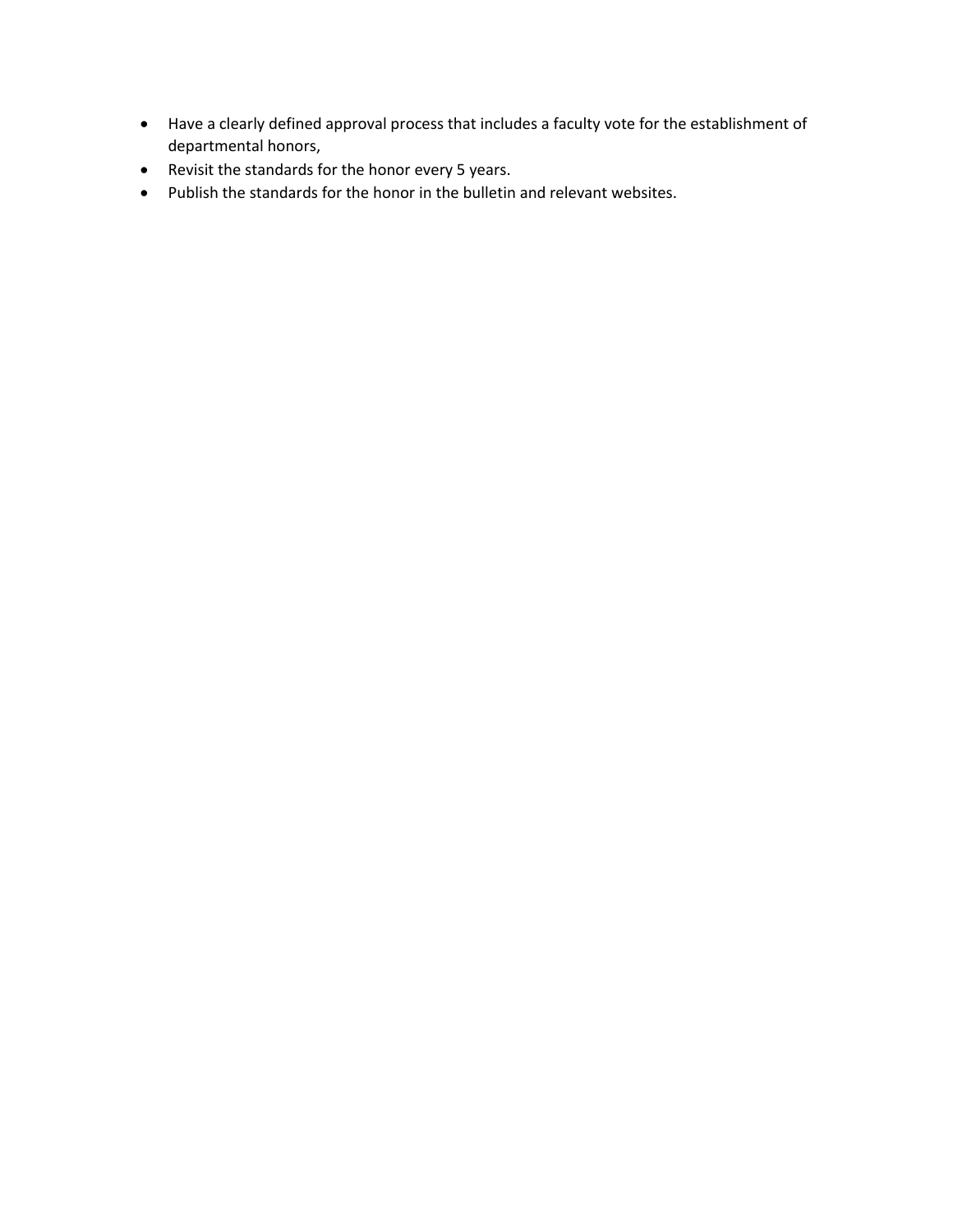## APPENDIX:

#### Reference Information

#### *[Governing Regulations VII](https://www.uky.edu/regs/gr7)* ("University Organization")

• Section E.2.c (bottom of page 4): "…Within the limits established by the University regulations and the University Senate Rules, the regular members of the Honors Faculty shall have jurisdiction over the curricular requirements leading to the Honors credential, and within those limits shall establish…."

#### Senate Actions

- [April 11, 2016:](https://www.uky.edu/universitysenate/senate/2016-04-11) no explicit reference to changing the honors credential, although it is included in the revised GR language
- [April 17, 2017:](https://www.uky.edu/universitysenate/senate/2017-04-17) [from minutes] "...Bailey responded that the SAOSC focused on structure and, while the report of the HCTC [Honors College Transition Committee] included a lengthy discussion of curricula, this was not part of the 10 questions the SAOSC had been charged with addressing."

| List of Accolades for Colleges with Undergraduate Programs |                                                                                                                                                                                                       |  |  |  |  |
|------------------------------------------------------------|-------------------------------------------------------------------------------------------------------------------------------------------------------------------------------------------------------|--|--|--|--|
|                                                            | College/Department Accolades                                                                                                                                                                          |  |  |  |  |
| College                                                    | *Awards listed are considered to be distinct from honors.                                                                                                                                             |  |  |  |  |
|                                                            | Offered, but no details in Bulletin                                                                                                                                                                   |  |  |  |  |
|                                                            | Information provided by C. Agourdis                                                                                                                                                                   |  |  |  |  |
|                                                            | <b>Agricultural Economics</b>                                                                                                                                                                         |  |  |  |  |
|                                                            | Departmental Honors (undergraduate student)<br>1.                                                                                                                                                     |  |  |  |  |
|                                                            | Graduate with an undergraduate degree in Agricultural Economics<br>а.                                                                                                                                 |  |  |  |  |
|                                                            | Graduate with a 3.4 cumulate GPA or higher<br>b.                                                                                                                                                      |  |  |  |  |
|                                                            | Complete undergraduate research in agricultural economics (e.g., AEC 395 or AEC 580)<br>C.                                                                                                            |  |  |  |  |
|                                                            | <b>Animal and Food Sciences</b>                                                                                                                                                                       |  |  |  |  |
|                                                            | AFS Hall of Fame Award<br>1.                                                                                                                                                                          |  |  |  |  |
|                                                            | Outstanding contributions to department and/or animal agriculture in Kentucky<br>а.                                                                                                                   |  |  |  |  |
|                                                            | AFS Outstanding Graduate Student Awards (MS and PhD levels)<br>2.                                                                                                                                     |  |  |  |  |
|                                                            | Recognize and award MS and PhD student (one each) who excel academically and in their respective research programs<br>a.                                                                              |  |  |  |  |
|                                                            | Requires letter of nomination from student's major professor, student CV, grades, 300-word abstract of student's research<br>b.                                                                       |  |  |  |  |
| Agriculture,                                               | Animal and Food Science Distinguished Alumnus Award<br>3.                                                                                                                                             |  |  |  |  |
| <b>Food and</b>                                            | <b>Biosystems and Agricultural Engineering</b>                                                                                                                                                        |  |  |  |  |
| Environment                                                | Outstanding PhD<br>1.<br>Awarded to a doctoral candidate who has demonstrated academic performance; research and scholarly activity; teaching;<br>а.                                                  |  |  |  |  |
|                                                            | professional activity; university, college, department, and public service.                                                                                                                           |  |  |  |  |
|                                                            | 2.<br><b>Outstanding MS</b>                                                                                                                                                                           |  |  |  |  |
|                                                            | Awarded to a master's student who has demonstrated academic performance; research and scholarly activity; leadership;<br>a.                                                                           |  |  |  |  |
|                                                            | professional activity; university, college, department, and public service.                                                                                                                           |  |  |  |  |
|                                                            | 3.<br>Undergraduate Excellence in Biosystems Engineering                                                                                                                                              |  |  |  |  |
|                                                            | Awarded to an undergraduate student who has demonstrated academic performance; leadership; university, college,<br>a.                                                                                 |  |  |  |  |
|                                                            | department, and public service.                                                                                                                                                                       |  |  |  |  |
|                                                            | <b>Outstanding Senior Design Team</b><br>4.                                                                                                                                                           |  |  |  |  |
|                                                            | Awarded to a senior design team that has demonstrated excellence in the development of an engineering design project;<br>а.                                                                           |  |  |  |  |
|                                                            | teamwork; and written and oral skills.                                                                                                                                                                |  |  |  |  |
|                                                            | Friend of BAE<br>5.                                                                                                                                                                                   |  |  |  |  |
|                                                            | Recognizes individuals or organizations whose leadership and support have significantly contributed to the Biosystems and<br>a.<br>Agricultural Engineering Department at the University of Kentucky. |  |  |  |  |
|                                                            | Lifetime Achievement<br>6.                                                                                                                                                                            |  |  |  |  |
|                                                            |                                                                                                                                                                                                       |  |  |  |  |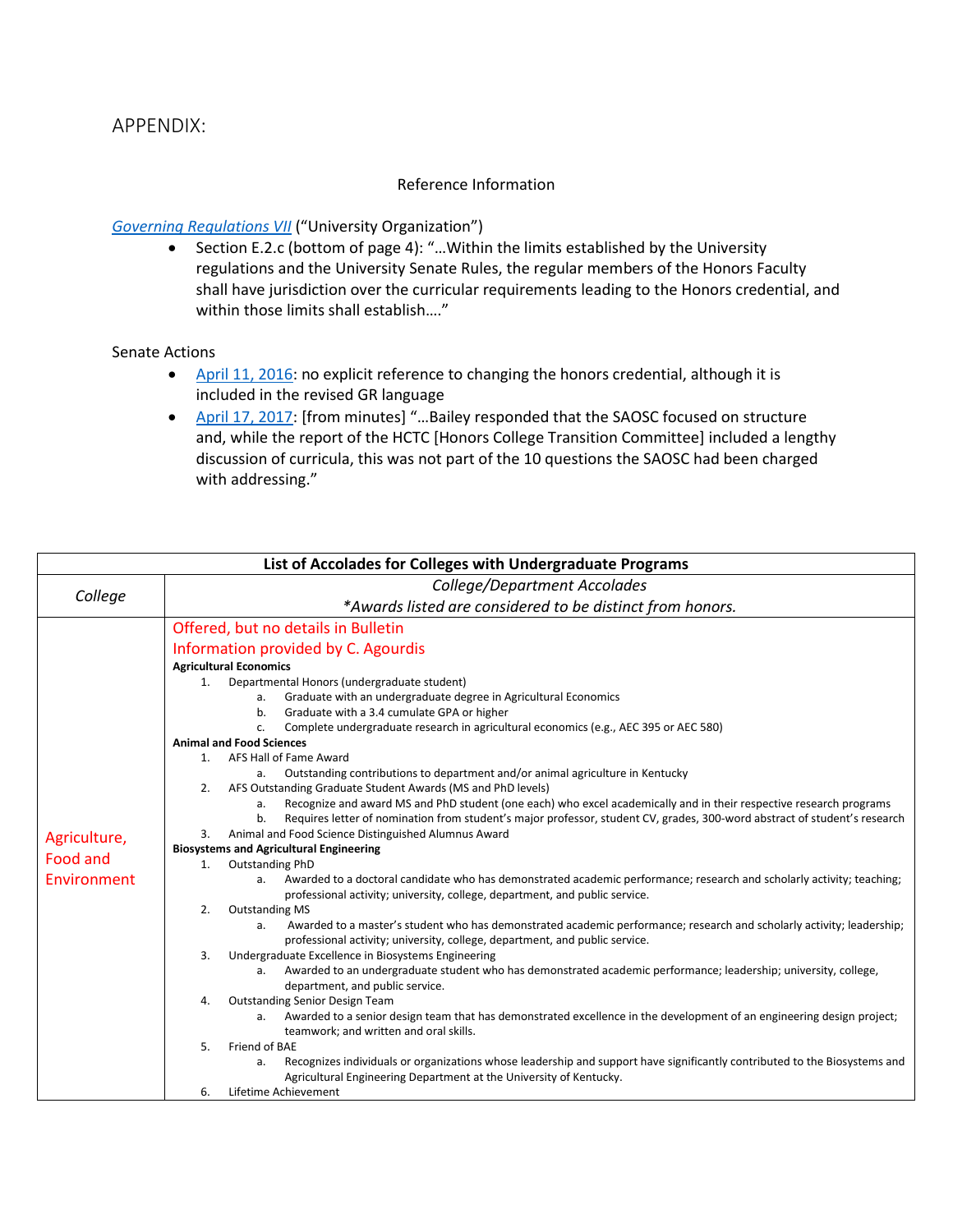| Recognizes individuals with at least 20 years of accomplishments in biosystems and agricultural engineering. It is a<br>а.<br>recognition of those who have contributed to the program and profession on a long-term basis and demonstrated a |  |  |
|-----------------------------------------------------------------------------------------------------------------------------------------------------------------------------------------------------------------------------------------------|--|--|
| significant investment in the biosystems and agricultural engineering profession.                                                                                                                                                             |  |  |
| Early Career Award<br>7.<br>Recognizes outstanding individuals within 20 years of entering the profession. It is a recognition of those whose early<br>а.                                                                                     |  |  |
| careers demonstrate the potential to have significant impact on the biosystems and agricultural engineering profession.                                                                                                                       |  |  |
| 8.<br>Outstanding Sophomore, Outstanding Junior, Outstanding Senior                                                                                                                                                                           |  |  |
| For scholarship, leadership and service to the Department of Biosystems and Agricultural Engineering, the College of<br>а.                                                                                                                    |  |  |
| Engineering, and the University of Kentucky.                                                                                                                                                                                                  |  |  |
| 9.<br><b>Outstanding Experiential Learning</b>                                                                                                                                                                                                |  |  |
| For their significant accomplishments during an experiential learning activity when representing the Department of<br>а.<br>Biosystems and Agricultural Engineering, the College of Engineering, and the University of Kentucky.              |  |  |
| 10. Frank Woeste Award                                                                                                                                                                                                                        |  |  |
| For scholarship, leadership and service to the Department of Biosystems and Agricultural Engineering, the College of<br>а.                                                                                                                    |  |  |
| Engineering, and the University of Kentucky.                                                                                                                                                                                                  |  |  |
| 11. Outstanding Teacher                                                                                                                                                                                                                       |  |  |
| For teaching and service to the Department of Biosystems and Agricultural Engineering, the College of Engineering, and<br>а.                                                                                                                  |  |  |
| the University of Kentucky.<br>12. Quarter Scale Endowed Scholarship                                                                                                                                                                          |  |  |
| Awarded to an outstanding member of the quarter scale tractor team.<br>a.                                                                                                                                                                     |  |  |
|                                                                                                                                                                                                                                               |  |  |
| <b>Community and Leadership Development</b>                                                                                                                                                                                                   |  |  |
| Community and Leadership Development<br>1.                                                                                                                                                                                                    |  |  |
| Outstanding Freshman Award<br>а.                                                                                                                                                                                                              |  |  |
| b.<br><b>Outstanding Sophomore Award</b>                                                                                                                                                                                                      |  |  |
| <b>Outstanding Junior Award</b><br>c.                                                                                                                                                                                                         |  |  |
| d.<br><b>Outstanding Senior Award</b><br>Spirit of CLD Award<br>e.                                                                                                                                                                            |  |  |
| 2.<br>Career and Technical Education                                                                                                                                                                                                          |  |  |
| Freshman Ag Ed Student of the Year<br>а.                                                                                                                                                                                                      |  |  |
| i. A freshman who has excelled in their academic courses and maintained involvement throughout the year in the                                                                                                                                |  |  |
| <b>Agricultural Education Society</b>                                                                                                                                                                                                         |  |  |
| b.<br>Sophomore Ag Ed Student of the Year                                                                                                                                                                                                     |  |  |
| i. A sophomore who is performing excellent in their academics; involved in the college and university; and is<br>providing superb growth in their performance within the major.                                                               |  |  |
| Junior Ag Ed Student of the Year<br>c.                                                                                                                                                                                                        |  |  |
| i. A junior who is performing excellent in their academics; involved in the college and university; and is providing                                                                                                                          |  |  |
| superb growth in their performance within the major.                                                                                                                                                                                          |  |  |
| Outstanding Ag Ed Student of the Year (Senior)<br>d.<br>i. A senior who has maintained academic excellence throughout their UK tenure, involvement in student                                                                                 |  |  |
| organizations, practice of excellence in teaching, and maintained a level of respect among faculty and peers                                                                                                                                  |  |  |
| Academic Achievement<br>e.                                                                                                                                                                                                                    |  |  |
| i. Seniors with a 4.0                                                                                                                                                                                                                         |  |  |
| 3.<br><b>CLD Graduate Program</b>                                                                                                                                                                                                             |  |  |
| <b>Outstanding Teaching Award</b><br>a.                                                                                                                                                                                                       |  |  |
| <b>Outstanding Thesis Award</b><br>b.<br><b>Outstanding Scholarly Activity</b><br>c.                                                                                                                                                          |  |  |
| Alumni Reunion<br>4.                                                                                                                                                                                                                          |  |  |
| CLD Alumni Award<br>а.                                                                                                                                                                                                                        |  |  |
| Agricultural Education Alumni Award<br>b.                                                                                                                                                                                                     |  |  |
| Graduate Alumni Award<br>c.                                                                                                                                                                                                                   |  |  |
| <b>Dietetics and Human Nutrition</b><br>Entomology                                                                                                                                                                                            |  |  |
| Manuscript acceptance and publication scholarships<br>1.                                                                                                                                                                                      |  |  |
| https://entomology.ca.uky.edu/files/ver 12 2019 handbook.pdf<br>а.                                                                                                                                                                            |  |  |
| Knapp and Clark travel award for graduate students to attend conferences<br>2.                                                                                                                                                                |  |  |
| Bobby Pass student choice speaker award (students choose a distinguished professor for delivering a seminar in the department,<br>3.                                                                                                          |  |  |
| Shelby Stamper Extension and Service award (a person with distinguished service in Extension is selected annually)<br>4.                                                                                                                      |  |  |
| <b>Family Sciences</b>                                                                                                                                                                                                                        |  |  |
| <b>Forestry and Natural Resources</b>                                                                                                                                                                                                         |  |  |
| Horticulture                                                                                                                                                                                                                                  |  |  |
| American Society for Horticultural Science – Outstanding Undergraduate Horticulture Student<br>1.                                                                                                                                             |  |  |
| https://ashs.org/page/OutstandingUndGraStu<br>a.<br>American Society for Horticultural Science - ASHS Scholars Award<br>2.                                                                                                                    |  |  |
|                                                                                                                                                                                                                                               |  |  |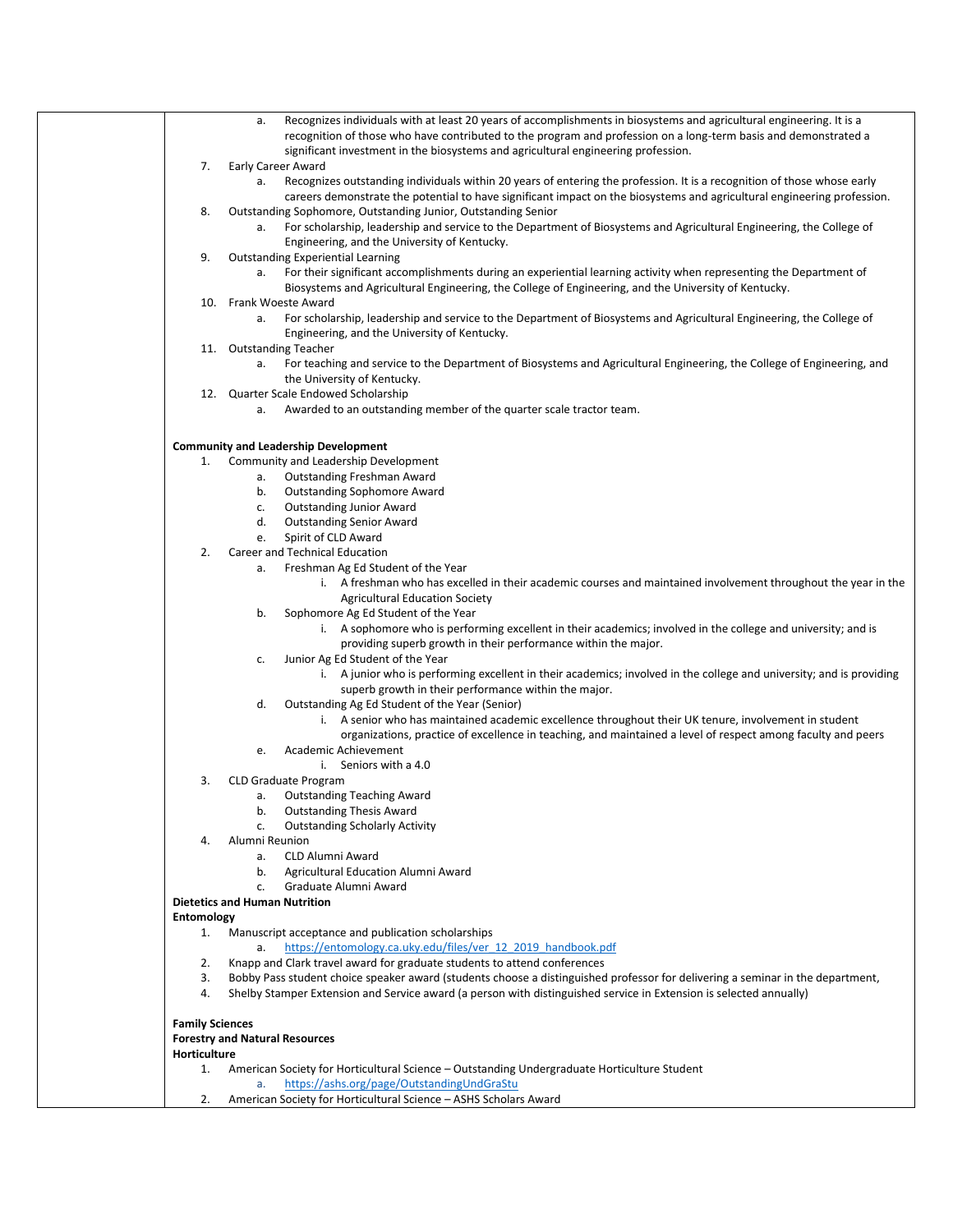|                        | a.                             | https://ashs.org/page/ScholarsAward                                                                                        |
|------------------------|--------------------------------|----------------------------------------------------------------------------------------------------------------------------|
|                        | Landscape Architecture         |                                                                                                                            |
|                        |                                | 1. American Society of Landscape Architects Student Honor & Merit Award Program                                            |
|                        | a.                             | The ASLA student Honor and Merit award program, administered through the ASLA chapters, is designed to be a                |
|                        |                                | collaborative effort between and the chapters and landscape architecture programs. The awards recognize academic           |
|                        |                                | achievement, design competence, and interpersonal skills.                                                                  |
| 2.                     |                                | Sigma Lambda Alpha Honor Society – Landscape Architecture (an ACHS Member Society)                                         |
|                        | а.                             | The purpose of this honor society is to encourage, recognize, and reward academic excellence in preparation for the        |
|                        |                                | profession of landscape architecture. Membership includes students, faculty/staff, and professionals. Leadership and       |
|                        |                                | sound character are emphasized. Preserving the valuable traditions and customs consonant with the wise husbandry of        |
|                        |                                | the land are sought, and a spirit of amiability is fostered among those of marked ability in this discipline. Eligible     |
|                        |                                | undergraduates, preferably juniors and seniors, should have a minimum 3.4 GPA on a four-point scale.                       |
|                        |                                | https://www.achsnatl.org/society.asp?society=sla&honor_society=Sigma_Lambda_Alpha                                          |
| 3.                     |                                | <b>Olmsted Scholars Program - Landscape Architecture Foundation</b>                                                        |
|                        | a.                             | The LAF Olmsted Scholars Program recognizes outstanding student leadership. Each university may nominate one student       |
|                        |                                | from each of its LAAB or LAAC-accredited landscape architecture programs. Eligible students are current master's students  |
|                        |                                | or undergraduates in their fourth or fifth year, who have made a commitment to the landscape architecture discipline.      |
|                        |                                | https://www.lafoundation.org/what-we-do/scholarships/olmsted-scholars-program                                              |
| 4.                     |                                | National ASLA Student Design Awards - American Society of Landscape Architects                                             |
|                        | a.                             | The ASLA Student Awards honor the best in landscape architecture and provide a glimpse into the future of the              |
|                        |                                | profession. Winners of these prestigious awards are chosen by a jury that represents the breadth of the profession,        |
|                        |                                | including private, public, institutional, and academic practice, and exemplify diversity in professional experience,       |
|                        |                                | geography, gender, and ethnicity. Submissions are judged blind. Student Awards are presented in seven categories:          |
|                        |                                | General Design, Residential Design, Analysis & Planning, Research, Communications, Student Collaboration and Student       |
|                        |                                | Community Service. The jury may select one Award of Excellence and any number of Honor Awards. Award recipients            |
|                        |                                | receive featured coverage in Landscape Architecture Magazine, and in many other design and construction industry           |
|                        |                                | publications, as well in the general interest media. ASLA honors the award recipients at the awards presentation ceremony  |
|                        |                                | each year during the national ASLA Conference. https://www.asla.org                                                        |
| 5.                     |                                |                                                                                                                            |
|                        |                                | ASLA KY State Chapter - Student Design Awards                                                                              |
|                        | a.                             | The ASLA KY State Chapter Awards recognizes quality student work in three categories (Design-Non-Constructed, Planning     |
|                        |                                | & Analysis, Communication). The jury will consider the quality of design/planning effort/communications and quality of     |
|                        |                                | presentation. Recipients are recognized at the ASLA KY annual conference. https://www.aslakentucky.org                     |
|                        | <b>Plant and Soil Sciences</b> |                                                                                                                            |
| 1.                     |                                | <b>Plant and Soil Sciences</b>                                                                                             |
|                        | а.                             | Doyle. E. Peaslee Award                                                                                                    |
|                        | b.                             | Periodically, since 1991, the Department of Plant and Soil Sciences has given the Doyle E. Peaslee Award to an outstanding |
|                        |                                | graduate student in Agronomy. Doyle Peaslee was a long-time member of the Agronomy faculty and this award was              |
|                        |                                | established by his family in his memory. The basis for the award is: high GRE scores, good grades, research strength, and  |
|                        |                                | potential for "contributions to US agriculture. "The award consists of a small honorarium and an engraved plate with the   |
|                        |                                | student's name posted in the department.                                                                                   |
| 2.                     |                                | Integrated Plant and Soil Sciences (Graduate program)                                                                      |
|                        | a.                             | The IPSS Graduate Program has an "Awards for Performance" policy for which the following stipend supplements are           |
|                        |                                | given. (Note that the continuation of these awards is year-to-year depending on block funding.)                            |
|                        | b.                             | Graduate Student Symposium                                                                                                 |
|                        |                                | i. The IPSS Program sponsors an annual symposium at which its students present their work in graded format.                |
|                        |                                | The top three presentations are given a small monetary award (\$300, \$200, \$100)                                         |
|                        | c.                             | Graduate Student 3MT Contest                                                                                               |
|                        |                                | i. The IPSS GSA sponsors an annual program-level 3MT contest. With funding from IPSS Block funding they                    |
|                        |                                | provide a small monetary award to the contest winners.                                                                     |
|                        | d.                             | Student Performance awards                                                                                                 |
|                        |                                | i. Starting in 2019 the best new and current MS and PhD students in IPSS were honored with small monetary                  |
|                        |                                | awards (\$200, \$100) based on a nomination letter and proof of performance from annual performance reviews.               |
|                        | e.                             | Service awards (\$100 each)                                                                                                |
|                        |                                | i. Graduate students playing an active role in the IPS GSA by serving in an official capacity:                             |
|                        |                                | President<br>1.                                                                                                            |
|                        |                                | 2.<br>Vice-President                                                                                                       |
|                        |                                | 3.<br>Social committee                                                                                                     |
|                        |                                | 4.<br>Secretary                                                                                                            |
|                        |                                | <b>GSC</b> representative<br>5.                                                                                            |
|                        |                                | 6.<br>Senate-at-large                                                                                                      |
|                        |                                | Professional development chair<br>7.                                                                                       |
|                        | f.                             | Gerald O. Mott Award                                                                                                       |
|                        |                                | i. Crop Science Society of America                                                                                         |
|                        |                                | Recognizes top-notch graduate students pursuing advanced degrees in crop science disciplines<br>ii.                        |
|                        |                                |                                                                                                                            |
| <b>Plant Pathology</b> |                                |                                                                                                                            |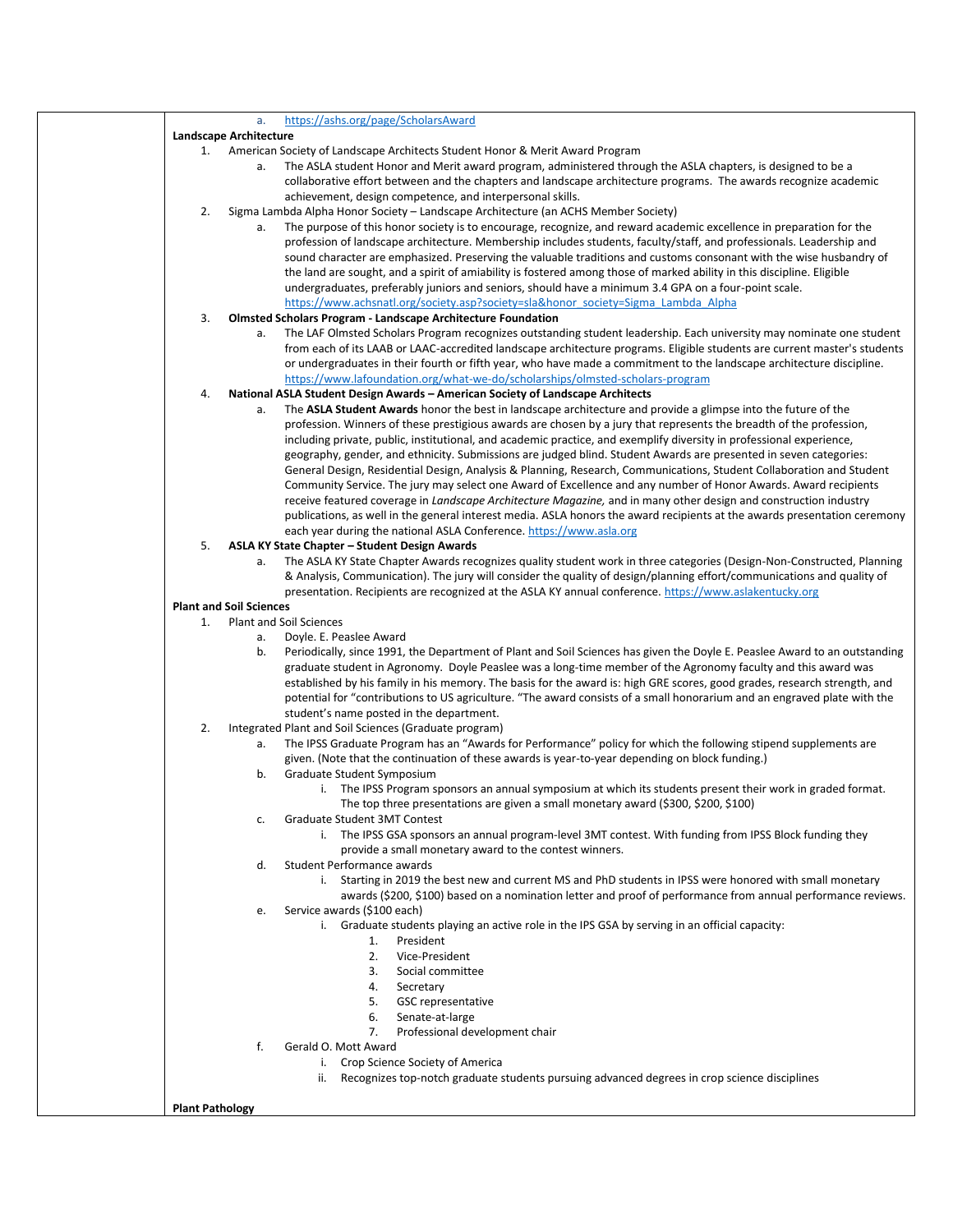|                             | <b>Retailing and Tourism Management</b>                                                                                                                                                                                                                                                                                                                                                                                                                                                                                                                                                                                                                                                                                                                                                                                                                                                                                                                                                                                                                                                                                                                            |  |  |  |  |
|-----------------------------|--------------------------------------------------------------------------------------------------------------------------------------------------------------------------------------------------------------------------------------------------------------------------------------------------------------------------------------------------------------------------------------------------------------------------------------------------------------------------------------------------------------------------------------------------------------------------------------------------------------------------------------------------------------------------------------------------------------------------------------------------------------------------------------------------------------------------------------------------------------------------------------------------------------------------------------------------------------------------------------------------------------------------------------------------------------------------------------------------------------------------------------------------------------------|--|--|--|--|
|                             | <b>Veterinary Science</b>                                                                                                                                                                                                                                                                                                                                                                                                                                                                                                                                                                                                                                                                                                                                                                                                                                                                                                                                                                                                                                                                                                                                          |  |  |  |  |
|                             |                                                                                                                                                                                                                                                                                                                                                                                                                                                                                                                                                                                                                                                                                                                                                                                                                                                                                                                                                                                                                                                                                                                                                                    |  |  |  |  |
|                             | Anthropology 3.5 The honors program in the Department of Anthropology is a research-intensive experience in which the student<br>works closely with a faculty mentor. Requirements are: (1) a cumulative GPA of 3.5 or higher; (2) a departmental Major GPA of<br>3.5 or higher; (3) a research component designed by the student and the faculty mentor.<br>Biology 3.5 Biology majors are eligible for honors in biology if they: (1) Complete 6 hours of BIO 395. (2) Have an overall 3.5<br>GPA on graduation. (3) Successfully complete two biology honors (BIO--H) courses or two honors selected 500 or 600 level<br>Biology (BIO) courses, or a combination of BIO--H and honors-selected 500/600 BIO courses. Each semester the honors-selected<br>500/600-level BIO courses will be identified by a course note in the course schedule: this note will state "fulfills an Honors in<br>Biology course requirement". (4) A public presentation of one's research results. Such a presentation can be a journal article, a<br>seminar given to a diverse group, a talk or a poster at a professional meeting, a thesis or some form of public presentation |  |  |  |  |
|                             | approved by the Director of Undergraduate Studies.                                                                                                                                                                                                                                                                                                                                                                                                                                                                                                                                                                                                                                                                                                                                                                                                                                                                                                                                                                                                                                                                                                                 |  |  |  |  |
|                             | Chemistry 3.5 12 hours in CHE or BCH courses (other than CHE 440G, 441G, and 572) at or above the 300 level. At least 6 of<br>those hours must be in CHE 395. 3.5 cumulative GPA and 3.5 major GPA or above.<br>Earth and Environmental Sciences 3.5 3.3 cumulative GPA and senior thesis or 3.5 cumulative GPA or above.                                                                                                                                                                                                                                                                                                                                                                                                                                                                                                                                                                                                                                                                                                                                                                                                                                          |  |  |  |  |
|                             | <b>Economics</b> 3.2 3.2 cumulative GPA and a major GPA of 3.2 or above.                                                                                                                                                                                                                                                                                                                                                                                                                                                                                                                                                                                                                                                                                                                                                                                                                                                                                                                                                                                                                                                                                           |  |  |  |  |
| Arts and<br><b>Sciences</b> | English 3.75 (1) 3.75 major GPA or above in courses taken at UK which count toward the English major. (2) At least 8 such<br>courses taken at UK (i.e., not transferred). (3) Successful completion of at least one designated ENG honors seminar with a grade                                                                                                                                                                                                                                                                                                                                                                                                                                                                                                                                                                                                                                                                                                                                                                                                                                                                                                     |  |  |  |  |
|                             | of $\bf{B}$ or higher.<br>Environmental and Sustainability Studies 3.5 3.5 cumulative GPA.                                                                                                                                                                                                                                                                                                                                                                                                                                                                                                                                                                                                                                                                                                                                                                                                                                                                                                                                                                                                                                                                         |  |  |  |  |
|                             | Gender and Women's Studies 3.5 3.5 cumulative GPA and major GPA of 3.5 or above.                                                                                                                                                                                                                                                                                                                                                                                                                                                                                                                                                                                                                                                                                                                                                                                                                                                                                                                                                                                                                                                                                   |  |  |  |  |
|                             | Geography 3.5 3.5 cumulative GPA and major GPA of 3.5 or above.                                                                                                                                                                                                                                                                                                                                                                                                                                                                                                                                                                                                                                                                                                                                                                                                                                                                                                                                                                                                                                                                                                    |  |  |  |  |
|                             | Health, Society, and Populations 3.6 3.6 or above major GPA.<br>Hispanic Studies 3.6 Overall cumulative GPA 3.6 and departmental GPA in 300-500 level SPA courses 3.75.                                                                                                                                                                                                                                                                                                                                                                                                                                                                                                                                                                                                                                                                                                                                                                                                                                                                                                                                                                                            |  |  |  |  |
|                             | History 3.5 Minimum 3.5 cumulative GPA, 3.5 departmental GPA or above and a grade of A or B in HIS 301 and HIS499.                                                                                                                                                                                                                                                                                                                                                                                                                                                                                                                                                                                                                                                                                                                                                                                                                                                                                                                                                                                                                                                 |  |  |  |  |
|                             | International Studies 3.5 3.5 cumulative GPA and major GPA of 3.5 or above.                                                                                                                                                                                                                                                                                                                                                                                                                                                                                                                                                                                                                                                                                                                                                                                                                                                                                                                                                                                                                                                                                        |  |  |  |  |
|                             | Linguistics 3.5 3.5 cumulative GPA and major GPA of 3.75 or above.<br><b>Mathematical Economics</b> 3.2 3.2 cumulative GPA or above and 3.2 major GPA or above.                                                                                                                                                                                                                                                                                                                                                                                                                                                                                                                                                                                                                                                                                                                                                                                                                                                                                                                                                                                                    |  |  |  |  |
|                             | Mathematics 3.5 3.5 cumulative GPA or above.                                                                                                                                                                                                                                                                                                                                                                                                                                                                                                                                                                                                                                                                                                                                                                                                                                                                                                                                                                                                                                                                                                                       |  |  |  |  |
|                             | <b>Modern and Classical Language</b> 3.5 3.5 cumulative GPA and major GPA of 3.75 or above.                                                                                                                                                                                                                                                                                                                                                                                                                                                                                                                                                                                                                                                                                                                                                                                                                                                                                                                                                                                                                                                                        |  |  |  |  |
|                             | Neuroscience 3.5 Neuroscience majors are eligible for honors in neuroscience if they: (1) Have an overall GPA of 3.5 or above at<br>graduation. (2) Complete two scholars courses or two 400G, 500 or 600 level or a combination of a scholars course and a<br>400G/500/600 BIO course. (3) Complete 6 credit hours of an independent research experience. (4) Give a public presentation of                                                                                                                                                                                                                                                                                                                                                                                                                                                                                                                                                                                                                                                                                                                                                                       |  |  |  |  |
|                             | one's research results. Such presentation can be a journal article, a seminar given to a diverse group, a talk or a poster at a<br>professional meeting, a thesis or some form of public presentation approved by the Director of Undergraduate Studies.<br>Philosophy 3.5 3.5 cumulative GPA or above in PHI courses, plus a senior thesis. Students are encouraged to enroll in PHI 395                                                                                                                                                                                                                                                                                                                                                                                                                                                                                                                                                                                                                                                                                                                                                                          |  |  |  |  |
|                             | for support in writing the senior thesis.                                                                                                                                                                                                                                                                                                                                                                                                                                                                                                                                                                                                                                                                                                                                                                                                                                                                                                                                                                                                                                                                                                                          |  |  |  |  |
|                             | Physics 3.4 3.4 cumulative GPA or above and 3.4 major GPA or above in physics and astronomy. All students awarded<br>department honors will have fully participated in independent study or research including the preparation of a final report;<br>participation with a high grade in a 3-credit-hour PHY 395 or participation in a summer research experience are ways of achieving                                                                                                                                                                                                                                                                                                                                                                                                                                                                                                                                                                                                                                                                                                                                                                             |  |  |  |  |
|                             | this. Other factors such as citizenship, leadership in the Society of Physics Students, and other meritorious activity will be<br>considered in the selection of seniors for graduation with honors.                                                                                                                                                                                                                                                                                                                                                                                                                                                                                                                                                                                                                                                                                                                                                                                                                                                                                                                                                               |  |  |  |  |
|                             | Political Science 3.5 In order to graduate with departmental honors in political science, a student must obtain at least a 3.5 GPA in                                                                                                                                                                                                                                                                                                                                                                                                                                                                                                                                                                                                                                                                                                                                                                                                                                                                                                                                                                                                                              |  |  |  |  |
|                             | the major and at least a 3.25 overall GPA. Additionally, honor students must complete PS 490, Honors in Political Science. In this<br>course, students will be expected to carry out a major research project. Should that option be unavailable, however, students will                                                                                                                                                                                                                                                                                                                                                                                                                                                                                                                                                                                                                                                                                                                                                                                                                                                                                           |  |  |  |  |
|                             | have an opportunity to arrange completion of a major research project under faculty guidance as part of PS 395, the department's                                                                                                                                                                                                                                                                                                                                                                                                                                                                                                                                                                                                                                                                                                                                                                                                                                                                                                                                                                                                                                   |  |  |  |  |
|                             | Independent Study course, subject to approval from the Director of Undergraduate Studies.                                                                                                                                                                                                                                                                                                                                                                                                                                                                                                                                                                                                                                                                                                                                                                                                                                                                                                                                                                                                                                                                          |  |  |  |  |
|                             | Psychology 3.5 3.6 major GPA or above and successful completion of PSY 495 and PSY 496.<br>Sociology 3.5 3.5 cumulative GPA or above.                                                                                                                                                                                                                                                                                                                                                                                                                                                                                                                                                                                                                                                                                                                                                                                                                                                                                                                                                                                                                              |  |  |  |  |
|                             | Topical 3.6 3.6 cumulative GPA or above and recommendation of the Associate Dean based on the final thesis.                                                                                                                                                                                                                                                                                                                                                                                                                                                                                                                                                                                                                                                                                                                                                                                                                                                                                                                                                                                                                                                        |  |  |  |  |
| Arts and                    | Writing, Rhetoric, and Digital Studies 3.5 3.5 or above cumulative GPA and major GPA of 3.5 or above and GPA of 3.5 or                                                                                                                                                                                                                                                                                                                                                                                                                                                                                                                                                                                                                                                                                                                                                                                                                                                                                                                                                                                                                                             |  |  |  |  |
| Sciences,                   | above in 400-level WRD courses.                                                                                                                                                                                                                                                                                                                                                                                                                                                                                                                                                                                                                                                                                                                                                                                                                                                                                                                                                                                                                                                                                                                                    |  |  |  |  |
| continued                   |                                                                                                                                                                                                                                                                                                                                                                                                                                                                                                                                                                                                                                                                                                                                                                                                                                                                                                                                                                                                                                                                                                                                                                    |  |  |  |  |
| <b>Business and</b>         | Offered, but no details in Bulletin                                                                                                                                                                                                                                                                                                                                                                                                                                                                                                                                                                                                                                                                                                                                                                                                                                                                                                                                                                                                                                                                                                                                |  |  |  |  |
| <b>Economics</b>            |                                                                                                                                                                                                                                                                                                                                                                                                                                                                                                                                                                                                                                                                                                                                                                                                                                                                                                                                                                                                                                                                                                                                                                    |  |  |  |  |
|                             | From J. Siebenthaler                                                                                                                                                                                                                                                                                                                                                                                                                                                                                                                                                                                                                                                                                                                                                                                                                                                                                                                                                                                                                                                                                                                                               |  |  |  |  |